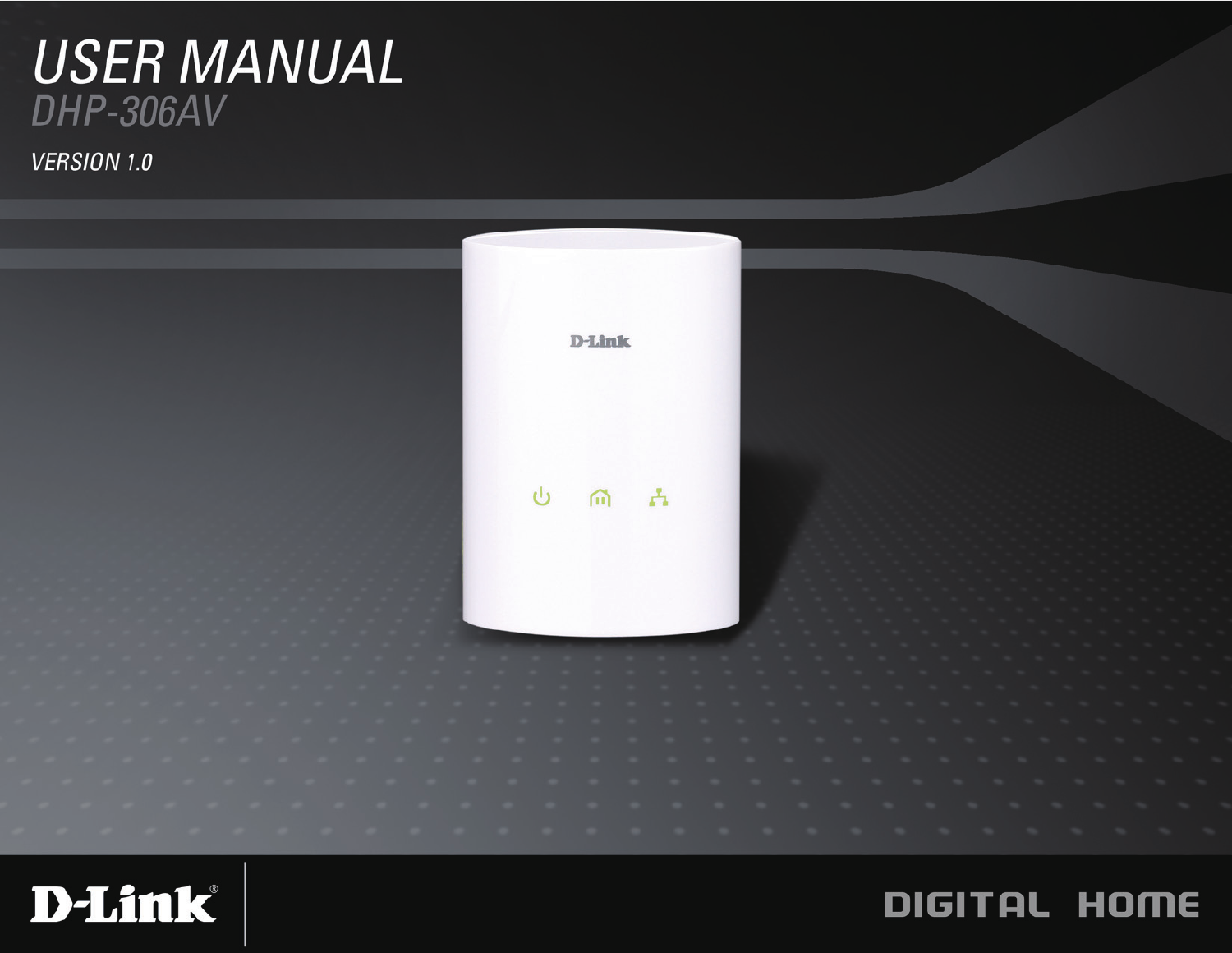# **Table of Contents**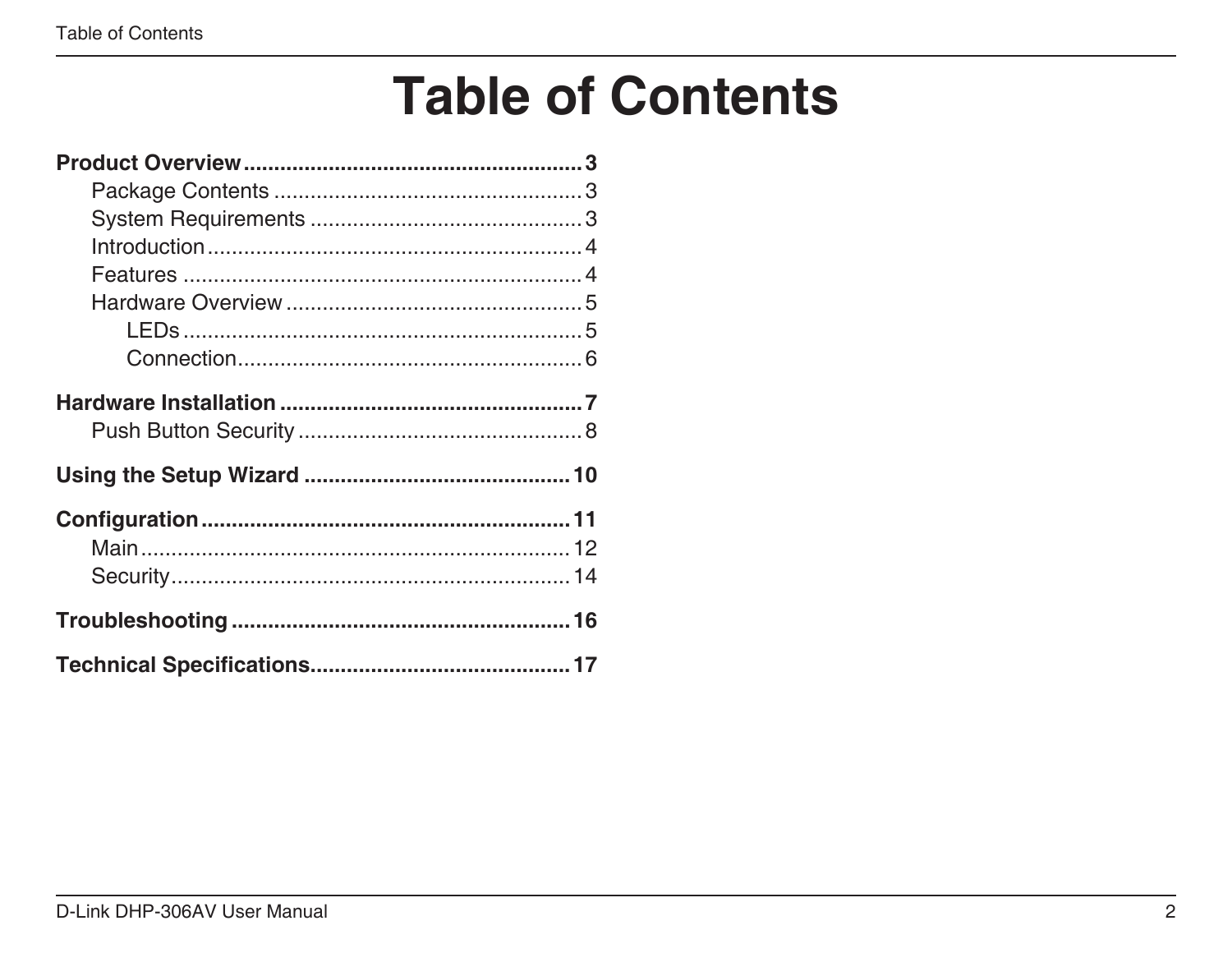### **Package Contents**

- <span id="page-2-0"></span>• D-Link DHP-306AV Powerline AV Network Adapter
- CAT5 Ethernet Cable
- CD-ROM with Software and User Manual
- Quick Install Guide



## **System Requirements**

- Windows® 7, Windows Vista®, XP (with Service Pack 2) or 2000 (with Service Pack 4)
- PC with 233MHz Processor, 64MB Memory
- Ethernet Adapter (100MBit/s)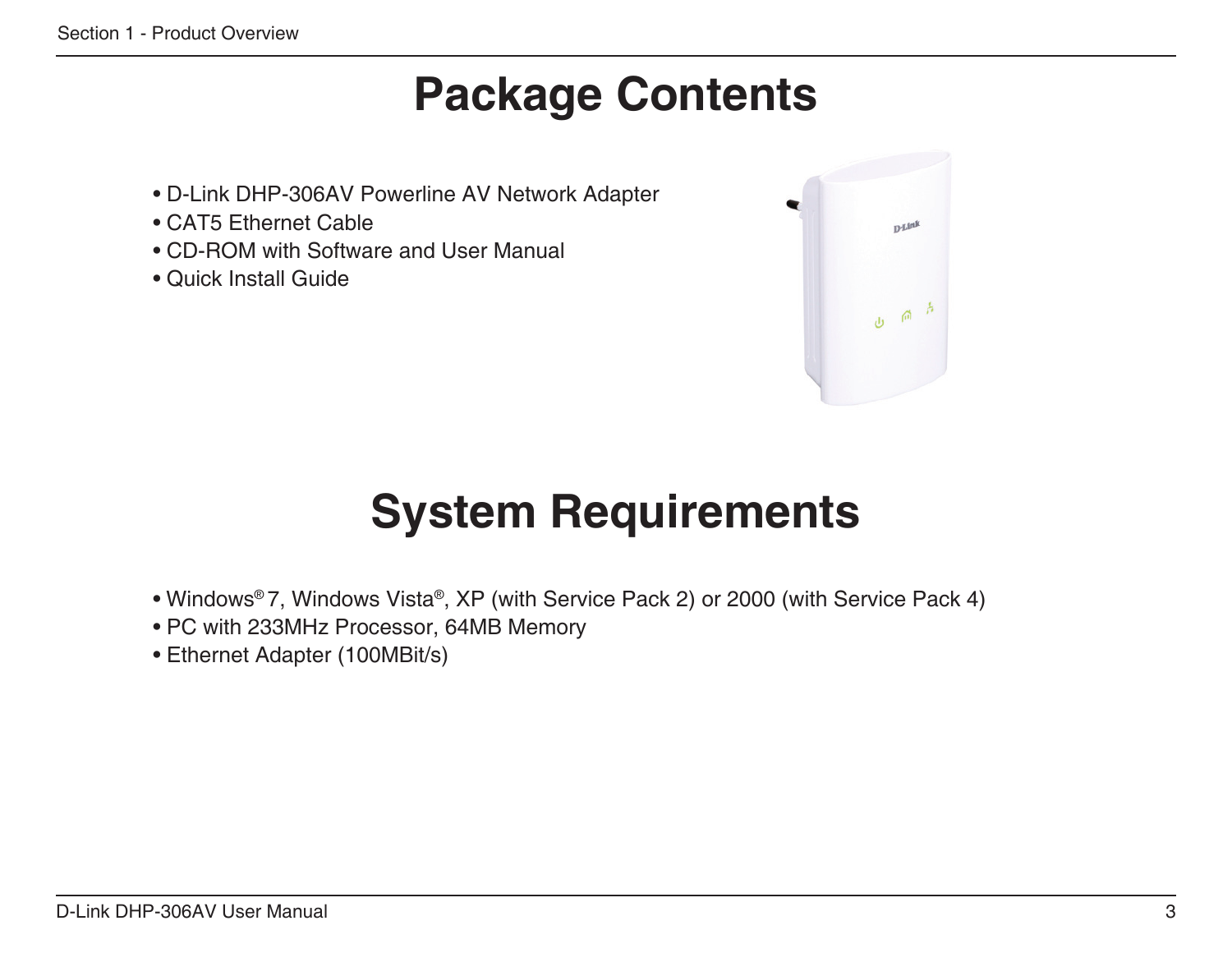# **Introduction**

<span id="page-3-0"></span>D-Link announces a fast, 200Mbps\* Powerline AV Network Adapter which allows you to connect your home computers, networking devices and gaming devices through the most pervasive medium in your house - the electric powerlines and share Internet connections, printers, transfer files, play games, and more.

### **Features**

- Provides Ethernet to Powerline Connection
- Fast Data Transfer Rate of Up to 200Mbps\*
- One 10/100 Ethernet port
- Plug & Play, Easy Installation
- Easy to use Management Utility
- Firmware Upgrade Support
- Push Button Security
- Power Saving mode

\* Maximum throughput based on theoretical transmission PHY rate. Actual date throughput will vary. Network conditions and environmental factors, including volume of traffic and network overhead, may lower actual data throughput rate. Interference from devices that emit electrical noise, such as vacuum cleaners and hair dryers, may adversely affect the performance of this product. This product may interfere with devices such as lighting systems that have a dimmer switch, short wave radios, or other powerline devices that do not follow the HomePlug AV standard.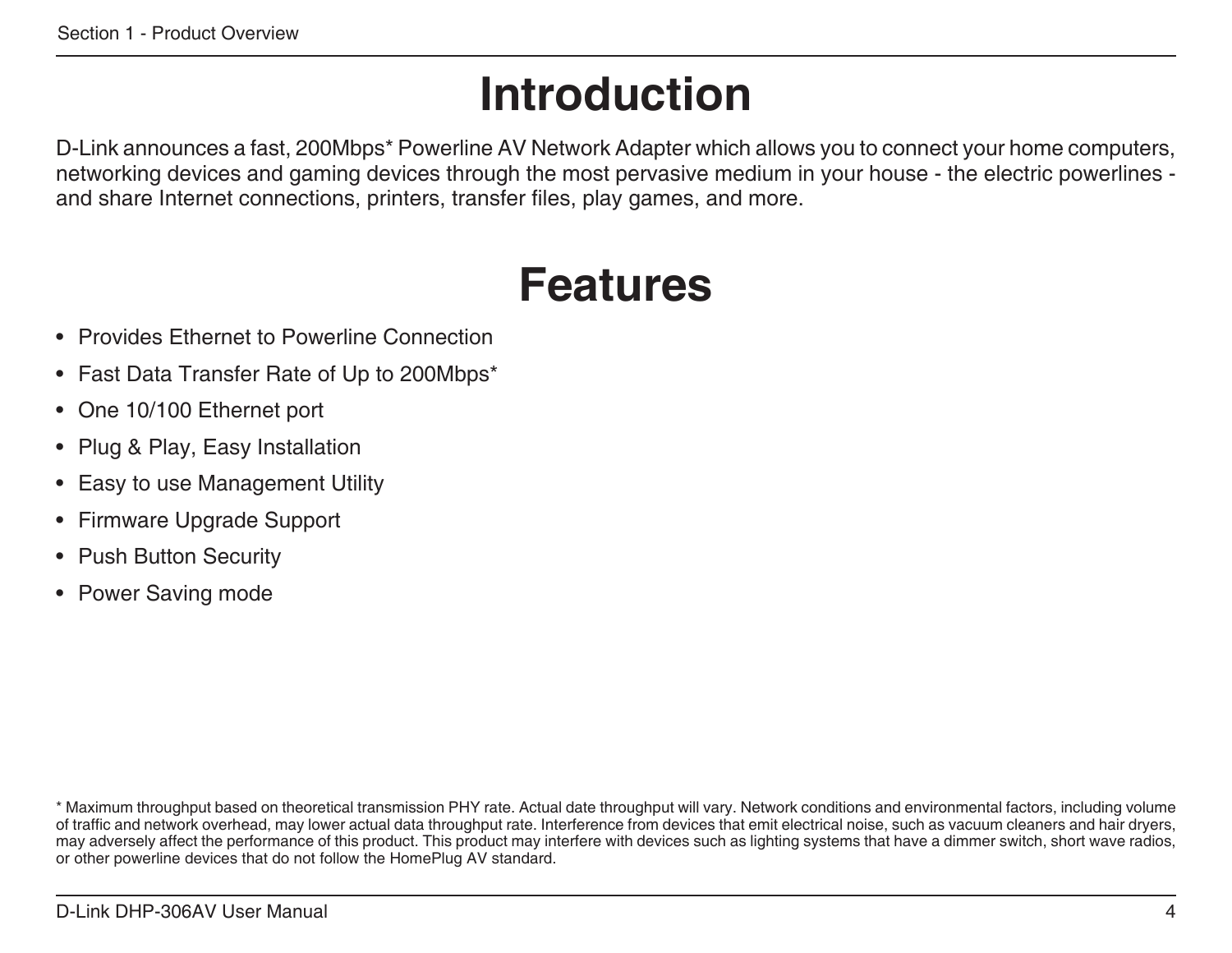### **Hardware Overview LEDs**

#### <span id="page-4-0"></span>**Powerline LED** • **Solid**. The device is connected to a Powerline network. • **Blinking**. The device is transmitting data. • **Off**. The device has not found any other compatible Powerline devices using the same encryption key. **Power LED** The color indicates the Powerline link rate: • **Solid**. The device is receiving • **Green**. The Powerline link rate is faster than 80 Mbps. electrical power. **D-Link** • **Amber**. The Powerline link rate is between 50 Mbps and 80 Mbps. • **Blinking**. The device is setting • **Red**. The Powerline link rate is less than 50 Mbps.itself up after reset or security button was pressed or power saving mode enabled. • **Off**. The device is not receiving electrical power. **Ethernet LED** • **Solid**. The Ethernet port is linked but there is no data traffic. • **Blinking**. The device is transmitting data. • **Off**. There is no Ethernet connection.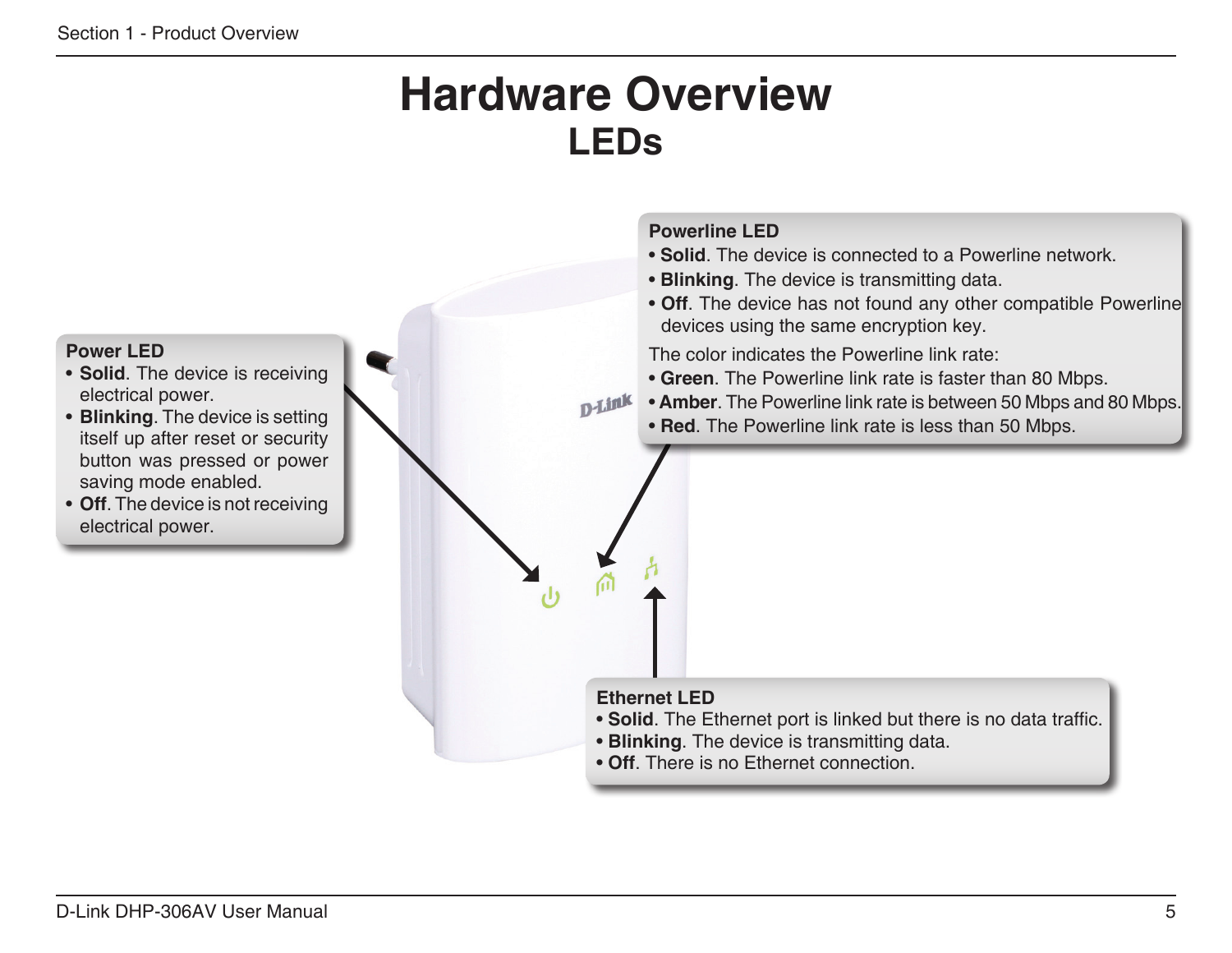### <span id="page-5-0"></span>**Hardware Overview Connection**

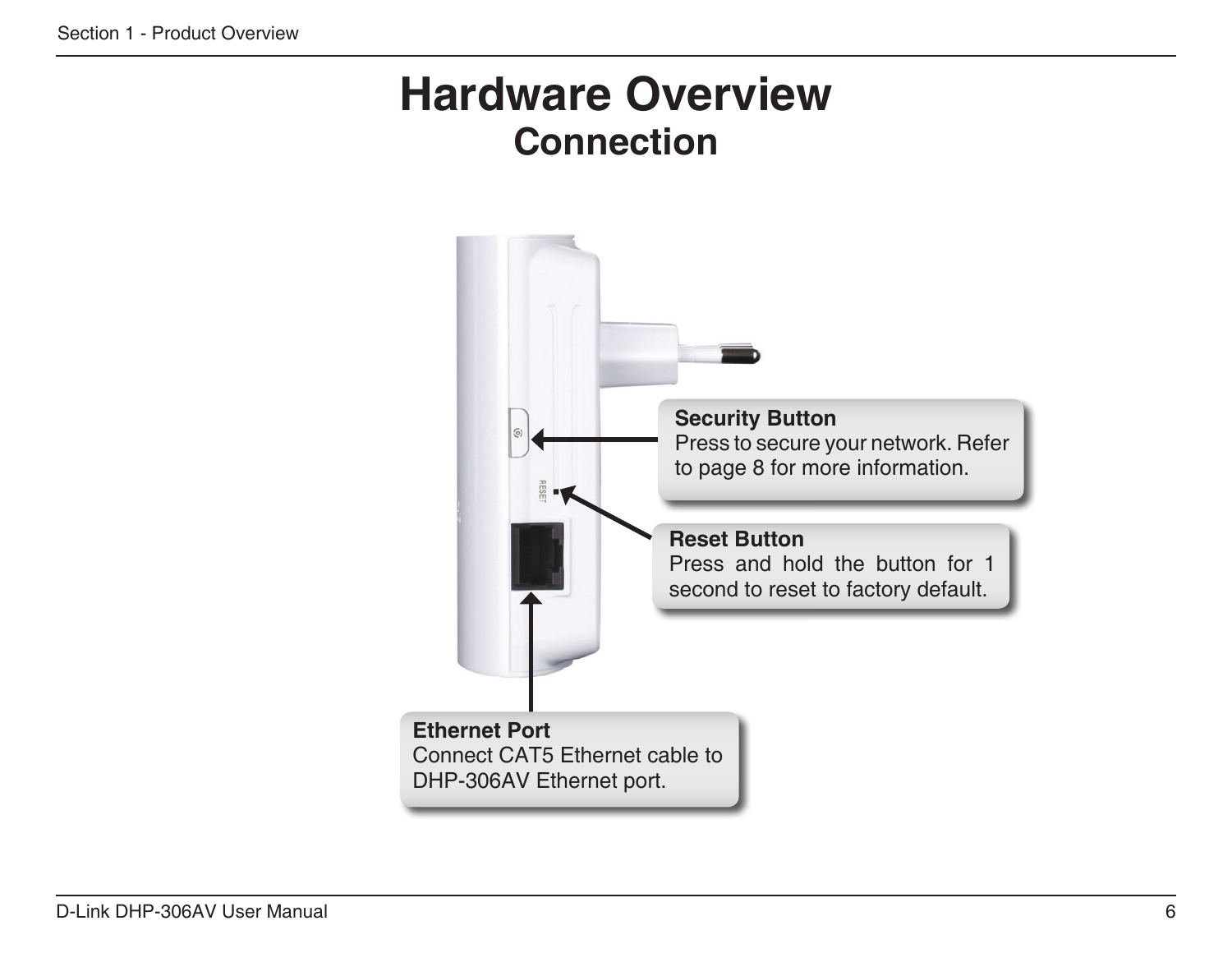# **Hardware Installation**

### <span id="page-6-0"></span>**Power**

Plug in the DHP-306AV into an AC wall outlet or power strip.

*Note:* Power source is confirmed when the Power LED on the DHP-306AV is illuminated.

### **Connect the Ethernet Cable**

Connect the included Ethernet cable to the network cable connector located on the DHP-306AV and attach the other end of the Ethernet cable to the network or PC. Network Connectivity is confirmed when the Ethernet LED on the DHP-306AV are illuminated.

### **Power Saving Mode Enabled**

When the Ethernet link activity being down for 5 minutes, the DHP-306AV will automatically go into power saving mode. The Power LED will blink intermittently.

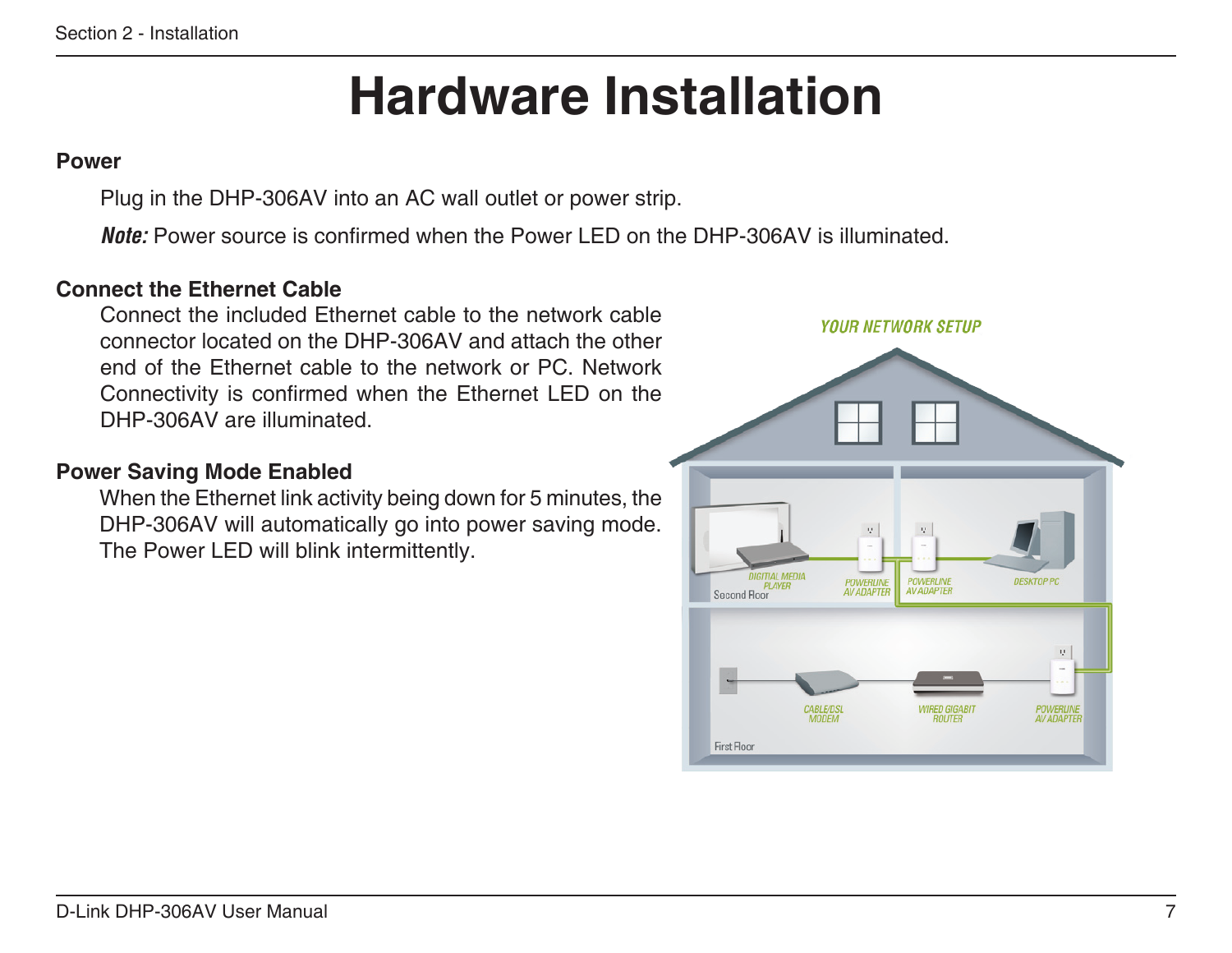# **Push Button Security**

### <span id="page-7-0"></span>**Understanding Powerline AV Network Security**

The Powerline AV network adapters on the same network must use an identical encryption key. The default encryption key of each Powerline AV network adapter is **HomePlugAV**. All Powerline AV network adapters with default encryption key can communicate with each other.

It's recommended to create a private encryption key for network security purpose. The private encryption key allows you to protect your network from unauthorized access via the Powerline network. To create a private encryption key instead of the default encryption key, please follow below steps:

### **1. All Adapters**

Plug in all the adapters to be configured and make sure each device's encryption key is set to **HomePlugAV** (default value). If the encryption key is not set to the default value, press the Reset button for 1 second or use Powerline AV Utility on your CD for resetting it to the default value.

### **2. First Adapter**

Press Security button of the first adapter for no more than two seconds.

The Power LED will start blinking after you release the button. The adapter will create a private, randomly generated encryption key that each Powerline AV network adapter will use.

### **3. Second Adapter**

Within two minutes of pushing the Security button of the first adapter, press Security button of second adapter in your Powerline network for no more than two seconds. The Power LED will start blinking after you release the button.

Note: Both Security buttons must be pressed within two minutes.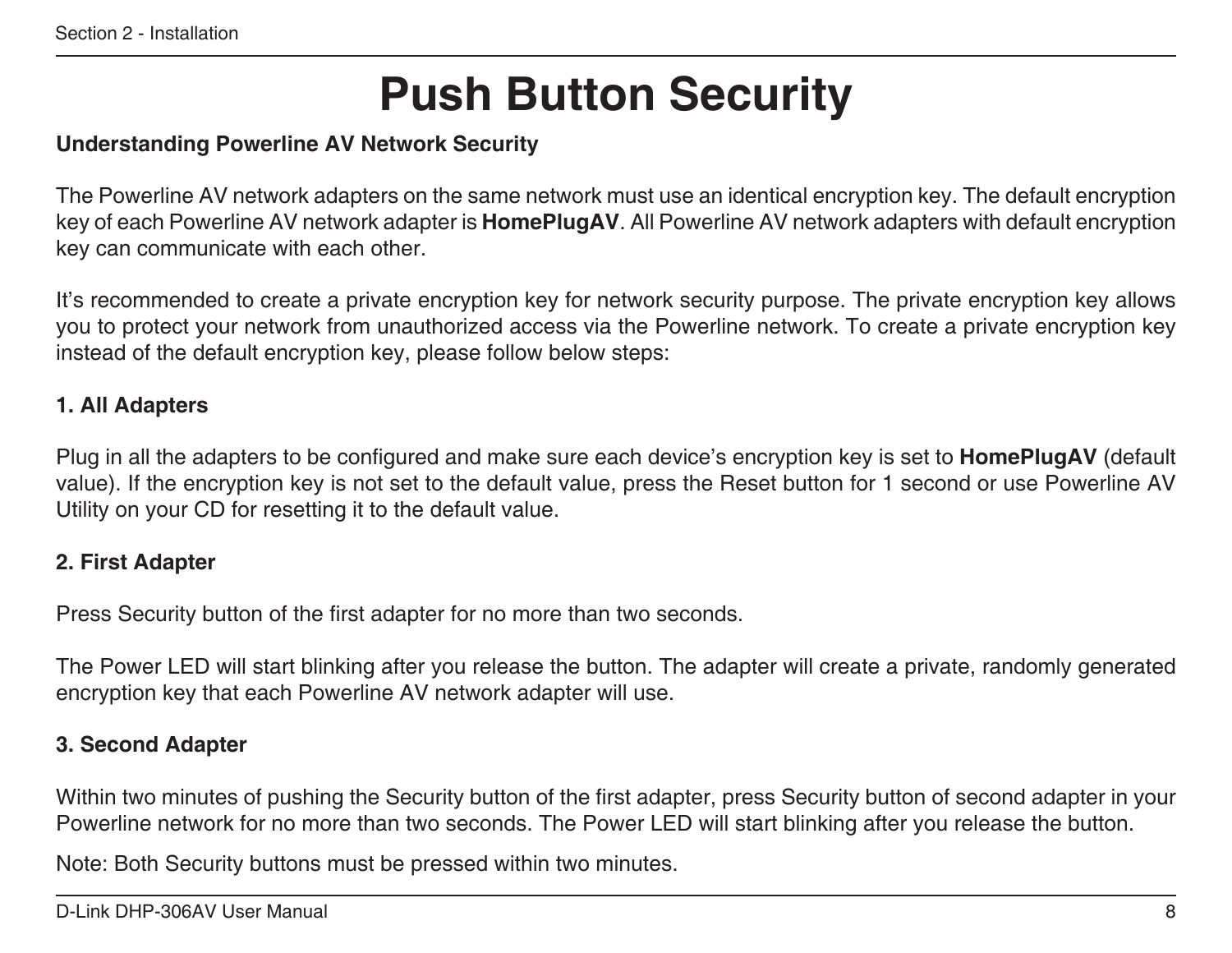### **4. Second Adapter**

After above network security setup steps, your Powerline network will be securely configured with the same network encryption key. The adapters will memorize the security settings even if they are unplugged.

Note: To change the private encryption key, please reset the adapter back to its default value by pressing the Reset button for 1 second and then follow the security setup procedure above.

### **5. Adding More Adapters**

If you would like to add more than two adapters, press the button of the additional adapter for no more than two seconds. The Power LED will start blinking after you release the button.

Then press the button of any adapter in your existing Powerline network for no more than two seconds. The Power LED will start blinking after you release the button.

Note: Both Security buttons must be pressed within two minutes.

After above network security setup steps, your Powerline network will be securely configured with the same network encryption key.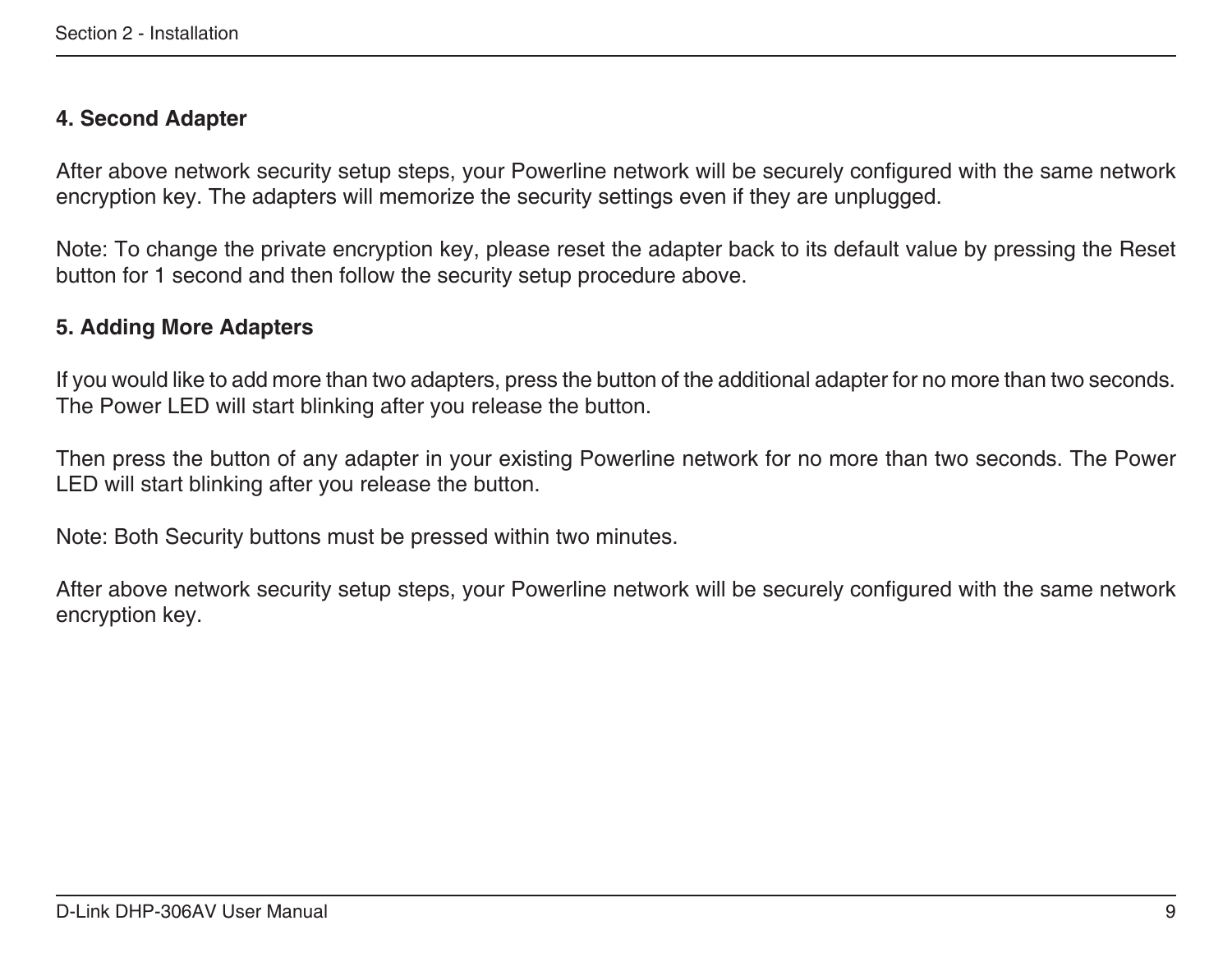# **Using the Setup Wizard**

<span id="page-9-0"></span>Follow the simple steps below to run the Setup Wizard to guide you quickly through the installation process.

Insert the **D-Link DHP-306AV** CD into your CD-ROM drive. If the CD Autorun function does not automatically start on your computer, click **Start** > **Run**.

In the Run command box type "**D:\DHP-306AV.exe**", where D: represents the drive letter of your CD-ROM. If it does start, proceed to the next screen.

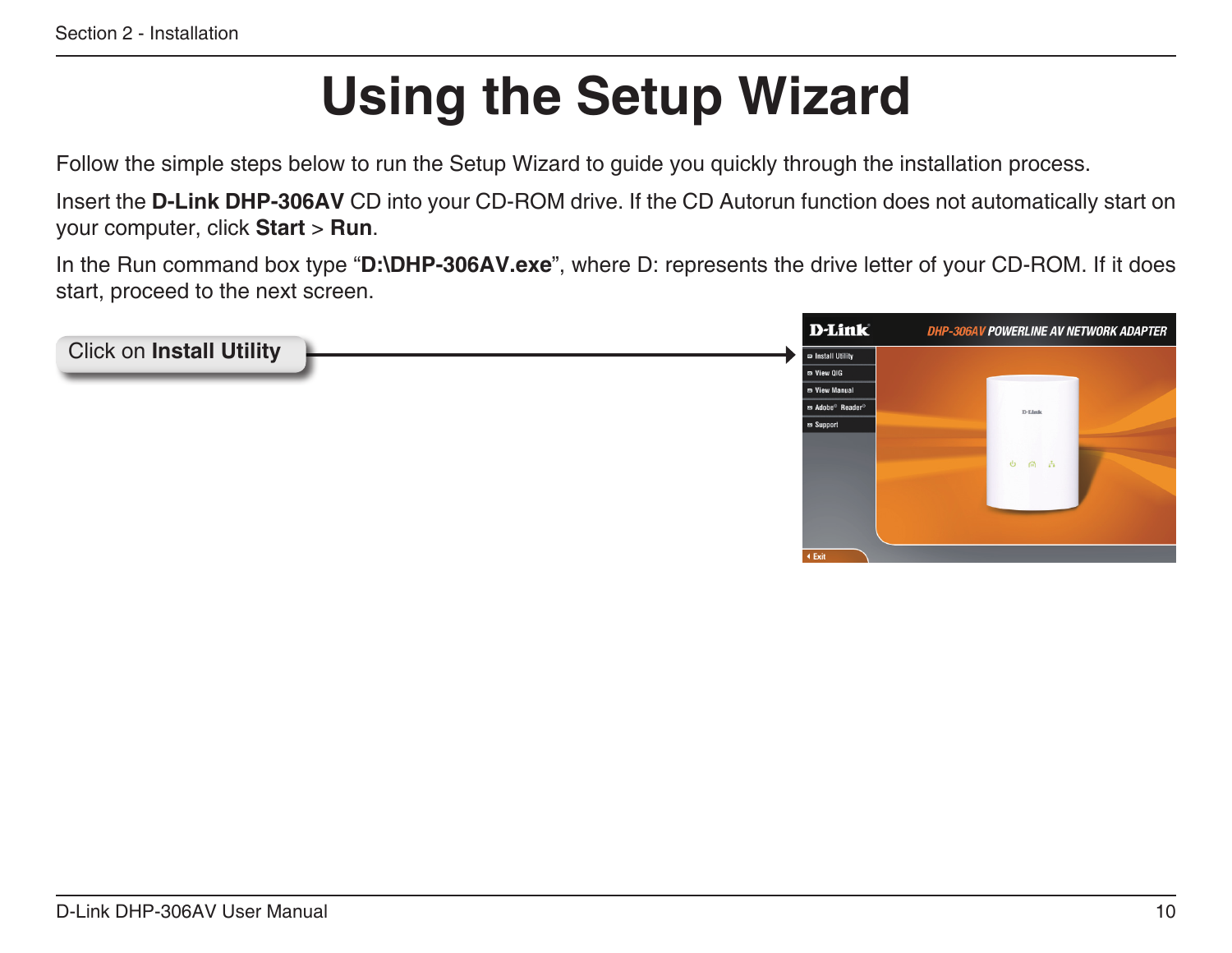# **Configuration**

<span id="page-10-0"></span>After you have completed the D-Link Powerline AV Utility installation wizard, double-click the D-Link Powerline AV Utility icon on your desktop to start the configuration of the DHP-306AV.



The D-Link Powerline AV Utility provides you the option of setting your own Powerline network and the network information of connected Powerline devices.

| D D-Link Powerline AV Utility               |                                              |                                            |                                        |                                                                                                |       |
|---------------------------------------------|----------------------------------------------|--------------------------------------------|----------------------------------------|------------------------------------------------------------------------------------------------|-------|
| Main<br>Security   About                    |                                              |                                            |                                        |                                                                                                |       |
| Powerline Devices: 2                        |                                              | Network Type : Public                      |                                        |                                                                                                |       |
| Device Name                                 | Quality<br>Location                          | Link Rate (Mbps)                           | <b>MAC Address</b>                     | Firmware Version                                                                               |       |
| Device 1<br>Device 2                        | <b>TELEVISION</b><br>Local<br>Remote<br>N FT | 200.00<br>196.00                           | 10:AF:F7:68:40:DC<br>1C:AF:F7:68:40:EB | INT6400-MAC-4-1-4122-00-4019-20091209-FINAL-B<br>INT6400-MAC-4-1-4122-00-4019-20091209-FINAL-B |       |
| $\overline{\left( \cdot \right)}$<br>Rename | Factory Reset                                | $\mathop{\mathrm{HH}}$<br>Firmware Upgrade |                                        | Scan                                                                                           | $\,$  |
|                                             |                                              |                                            |                                        |                                                                                                | Close |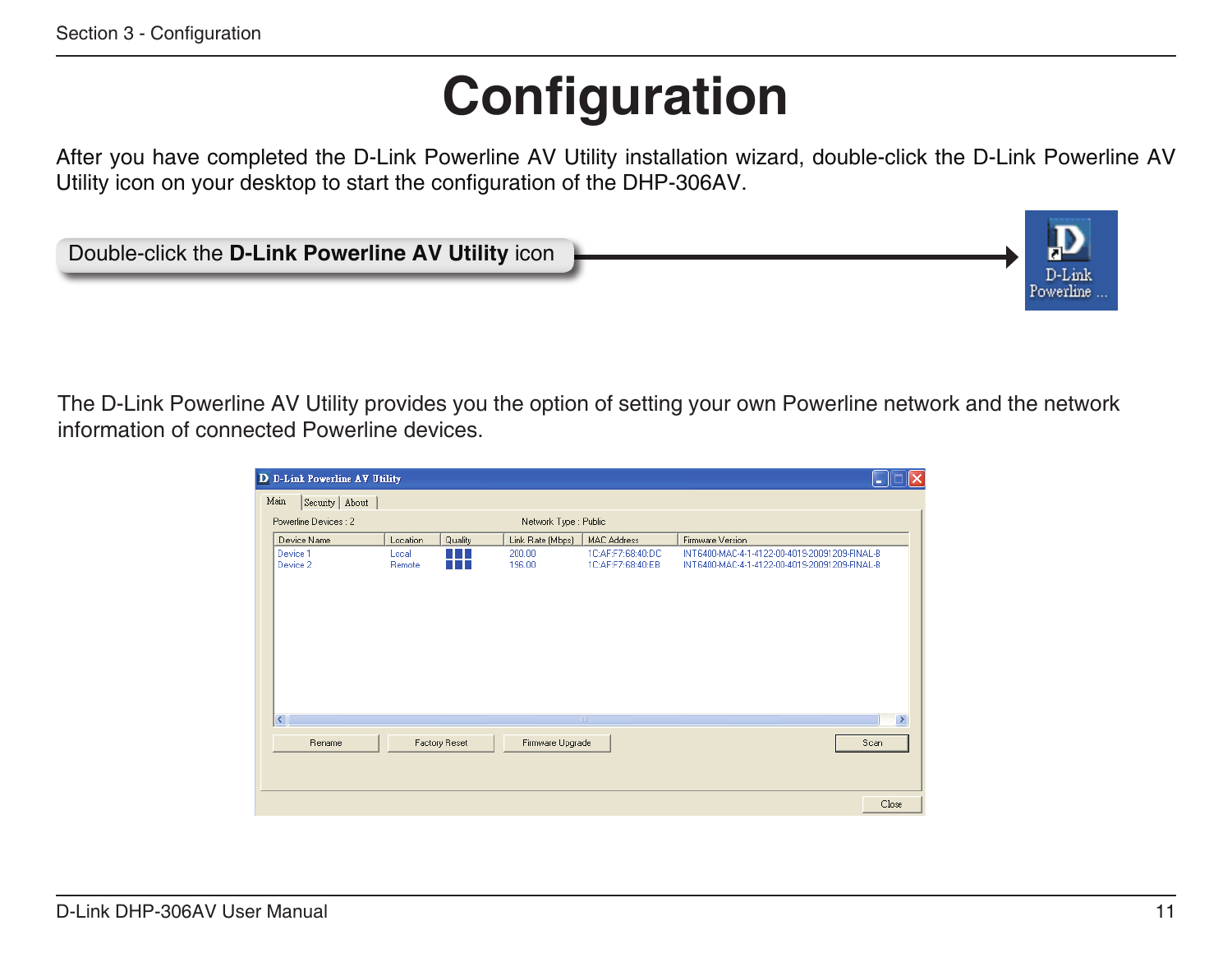## **Main**

<span id="page-11-0"></span>

| D D-Link Powerline AV Utility |                                                |                       |                                        |                                                                                                |  |
|-------------------------------|------------------------------------------------|-----------------------|----------------------------------------|------------------------------------------------------------------------------------------------|--|
| Main<br>Security   About      |                                                |                       |                                        |                                                                                                |  |
| Powerline Devices: 2          |                                                | Network Type : Public |                                        |                                                                                                |  |
| Device Name                   | Location<br>Quality                            | Link Rate (Mbps)      | <b>MAC Address</b>                     | Firmware Version                                                                               |  |
| Device 1<br>Device 2          | n di K<br>Local<br>Remote<br><b>TELEVISION</b> | 200.00<br>196.00      | 10:AF:F7:68:40:DC<br>1C:AF:F7:68:40:EB | INT6400-MAC-4-1-4122-00-4019-20091209-FINAL-B<br>INT6400-MAC-4-1-4122-00-4019-20091209-FINAL-B |  |
| ₹<br>Factory Reset<br>Rename  |                                                | Firmware Upgrade      | $\rm III$                              | $\rightarrow$<br>Scan<br>Close                                                                 |  |

### **Device Information Tab:**

**Device Name**: Shows the name of devices that have been discovered. The device name is initially set by the utility itself.

**Location**: Shows the device is local or remote.

**Quality**: Shows the network connection quality of the connected device.

- Three squares Suitable for HD video stream connection.
- Two squares Suitable for SD video stream connection.
- One square Suitable for data and Internet activity connection.

**Link Rate**: Shows the link rate of the connected device.

**MAC Address**: Shows the MAC address of the connected device.

**Firmware Version**: Shows the firmware version of the connected device.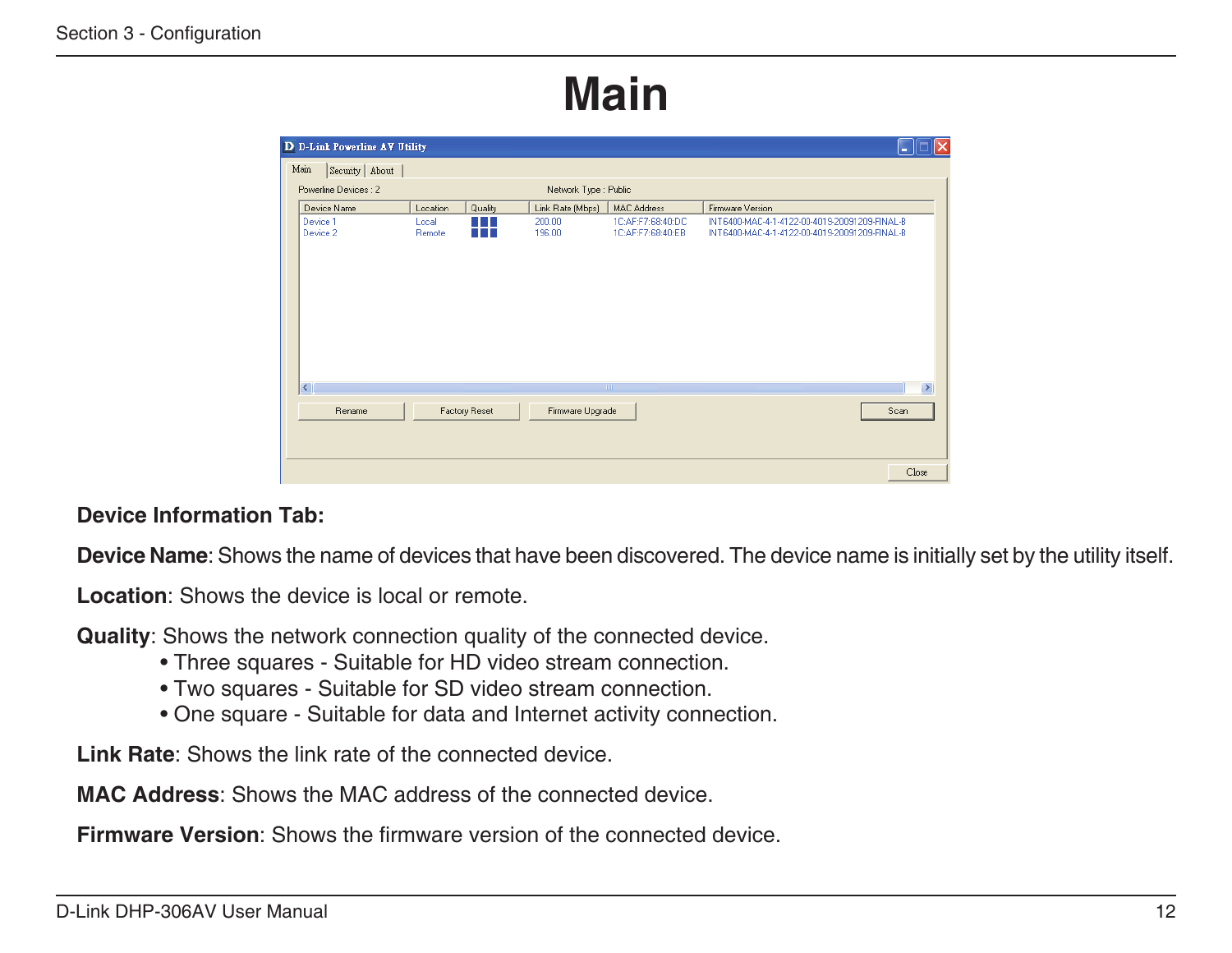

#### **Configuration Buttons:**

**Scan Button:** Scan for connected Powerline devices.

**Rename Button:** Select a Powerline device first and then change the device name.

**Factory Reset Button:** Select a Powerline device first and then reset to factory default encryption key and firmware version.

**Firmware Upgrade Button:** The firmware upgrade is only for local device. Select the appropriate firmware files and then proceed.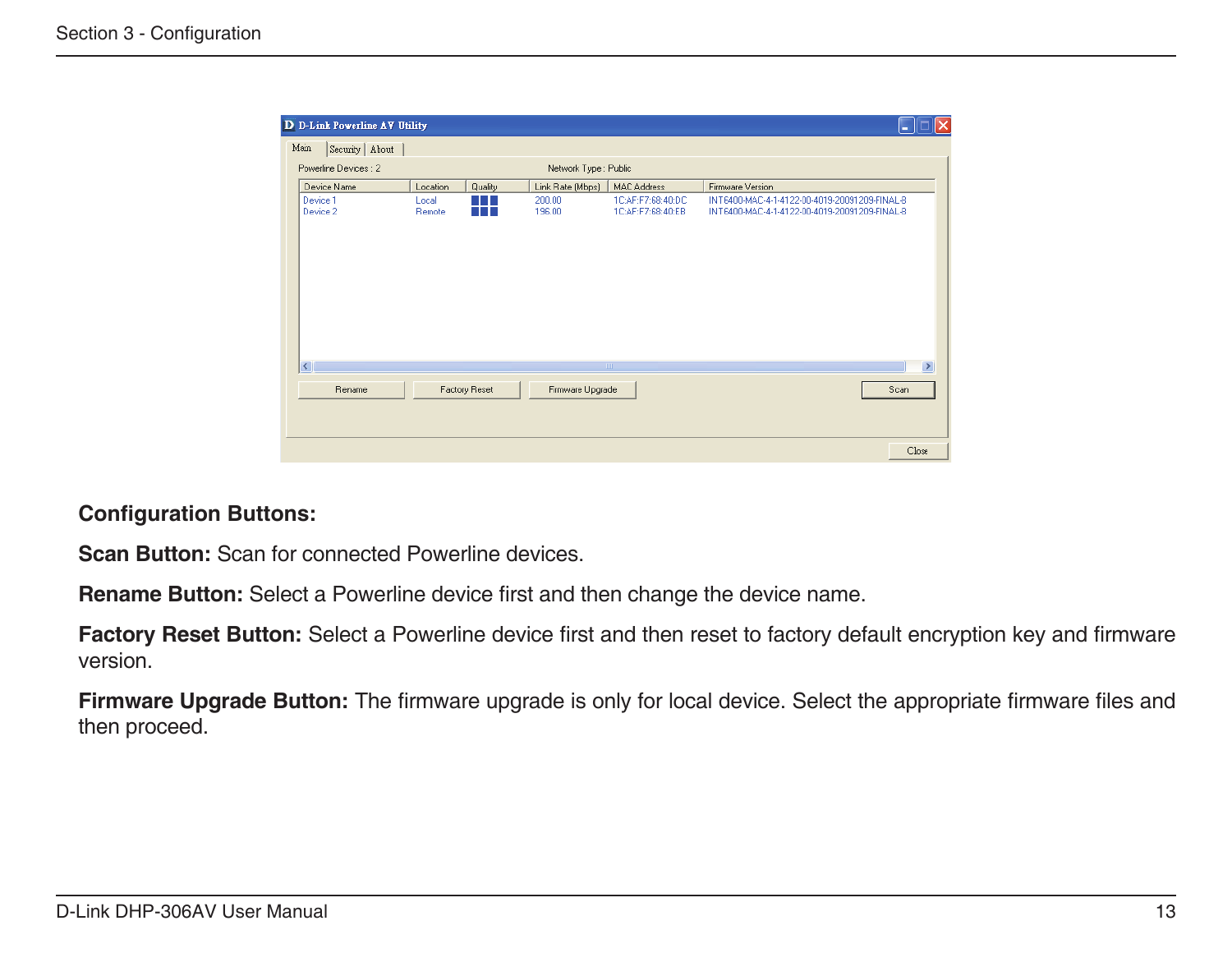## **Security**

<span id="page-13-0"></span>

| D D-Link Powerline AV Utility |                                                                                           |                        |          |                                  |                    |                                               |
|-------------------------------|-------------------------------------------------------------------------------------------|------------------------|----------|----------------------------------|--------------------|-----------------------------------------------|
| Security About<br>Main        |                                                                                           |                        |          |                                  |                    |                                               |
|                               |                                                                                           |                        |          |                                  |                    |                                               |
|                               |                                                                                           | Device Name            | Location | Device Password                  | <b>MAC Address</b> | Firmware Version                              |
|                               | □                                                                                         | Device 1               | Local    |                                  | 10:AF:F7:68:40:DC  | INT6400-MAC-4-1-4122-00-4019-20091209-FINAL-B |
|                               | п                                                                                         | Device 2               | Remote   |                                  | 1C:AF:F7:68:40:EB  | INT6400-MAC-4-1-4122-00-4019-20091209-FINAL-B |
|                               |                                                                                           |                        |          |                                  |                    |                                               |
|                               |                                                                                           |                        |          |                                  |                    |                                               |
|                               |                                                                                           |                        |          |                                  |                    |                                               |
|                               |                                                                                           |                        |          |                                  |                    |                                               |
|                               |                                                                                           |                        |          |                                  |                    |                                               |
|                               | $\overline{\left( \cdot \right)}$                                                         |                        |          | $\mathop{\mathrm{III}}\nolimits$ |                    | $\,$                                          |
|                               |                                                                                           | Encryption Key Setting |          |                                  |                    |                                               |
|                               | Use Default (Public Network)<br>Apply D-Link Powerline devices with below Encryption Key- |                        |          |                                  |                    |                                               |
|                               |                                                                                           |                        |          |                                  |                    |                                               |
|                               | HomePlugAV<br>Set Selected Devices                                                        |                        |          |                                  |                    |                                               |
|                               |                                                                                           |                        |          |                                  |                    |                                               |
|                               |                                                                                           |                        |          |                                  |                    |                                               |
|                               |                                                                                           |                        |          |                                  |                    |                                               |
|                               |                                                                                           |                        |          |                                  |                    |                                               |
|                               |                                                                                           |                        |          |                                  |                    | Close                                         |

### **Understanding the Encryption Key setting:**

The Powerline devices on the same network must use an identical encryption key. The default encryption key of each Powerline device is **HomePlugAV**. All devices with default encryption key can communicate with each other.

It's recommended to create a private encryption key for network security purpose. The private encryption key allows you to protect your network from unauthorized access via the Powerline network.

### **Setting your private Encryption Key**

- 1. Enter the device password before changing the encryption key:
- Local Device: You do not need to enter the device password before changing the encryption key.
- Remote Device: You must enter the device password before changing the encryption key.

Note: Each device has a unique device password on the device label.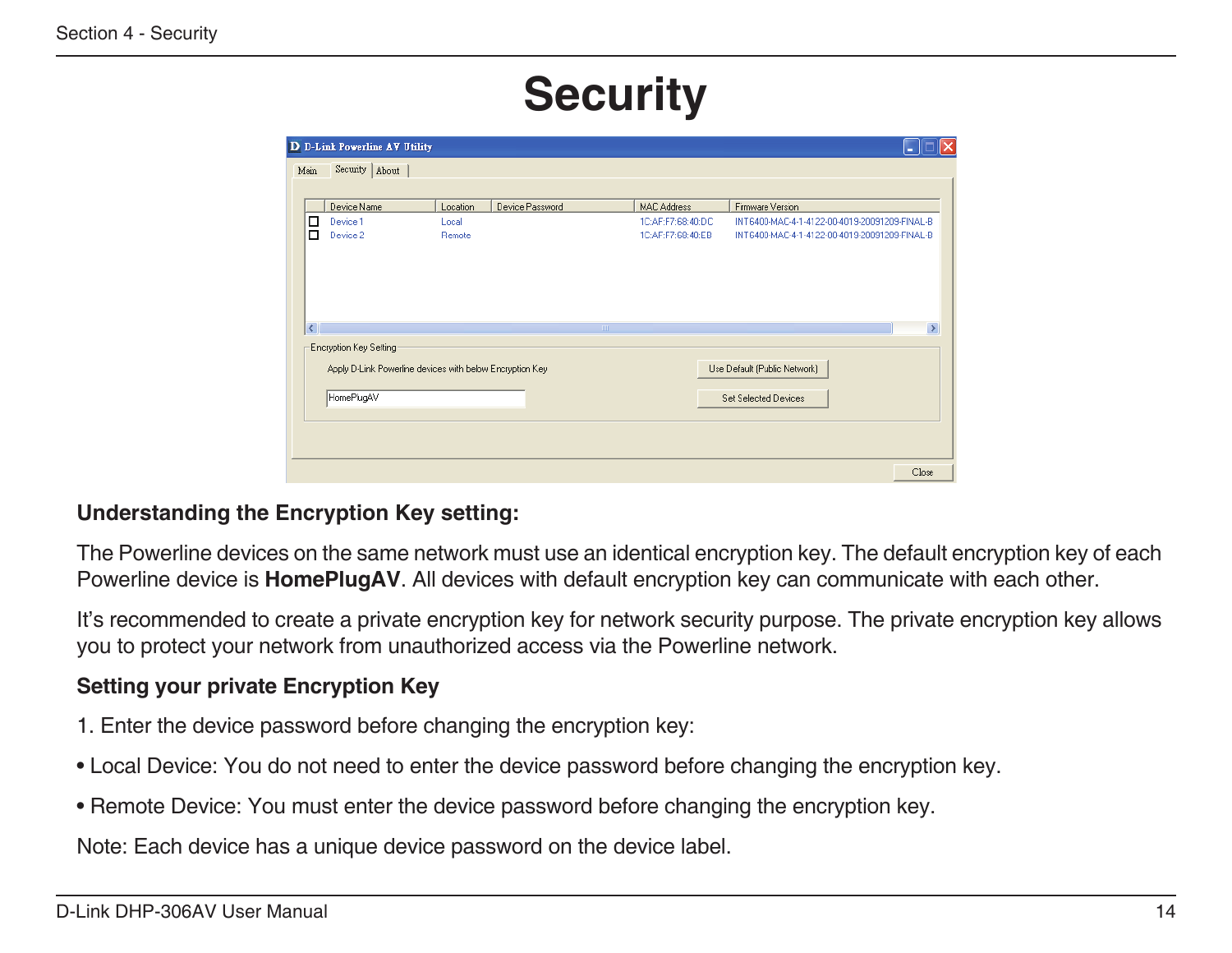Section 4 - Security

2. Select the remote device and then enter the device password into the Set Device Password window. Then click **OK**.

3. Select the Powerline devices that you would like to apply the encryption key setting. Then type your private encryption key into the Encryption Key Setting field and click **Set Selected Devices**. The utility will show a message once the setting been completed.

Note: Please keep your private encryption key in your record after you change it.

4. Select the Main tab, and click **Scan** to check if the devices in the Powerline network appear in the list.

### **Adding a Device to your Powerline network**



If you use the default encryption key within existing Powerline network and the new device retains the default encryption key, you can just plug the new device into a power outlet. Then all devices can communicate with each other.

If the encryption key within existing Powerline network has been customized, you have two ways to add the new device to your Powerline network.

1. You can use Powerline AV Utility to apply the customized encryption key in your record to the new device. Then all devices can communicate with each other by using the customized encryption key.

2. You can use Powerline AV Utility to set all devices within existing Powerline network and the new device back to the default encryption key first. Then follow the 1 to 4 steps of "Setting your private Encryption Key". Your Powerline network will securely be configured with a customized encryption key and all devices can communicate with each other after your setting.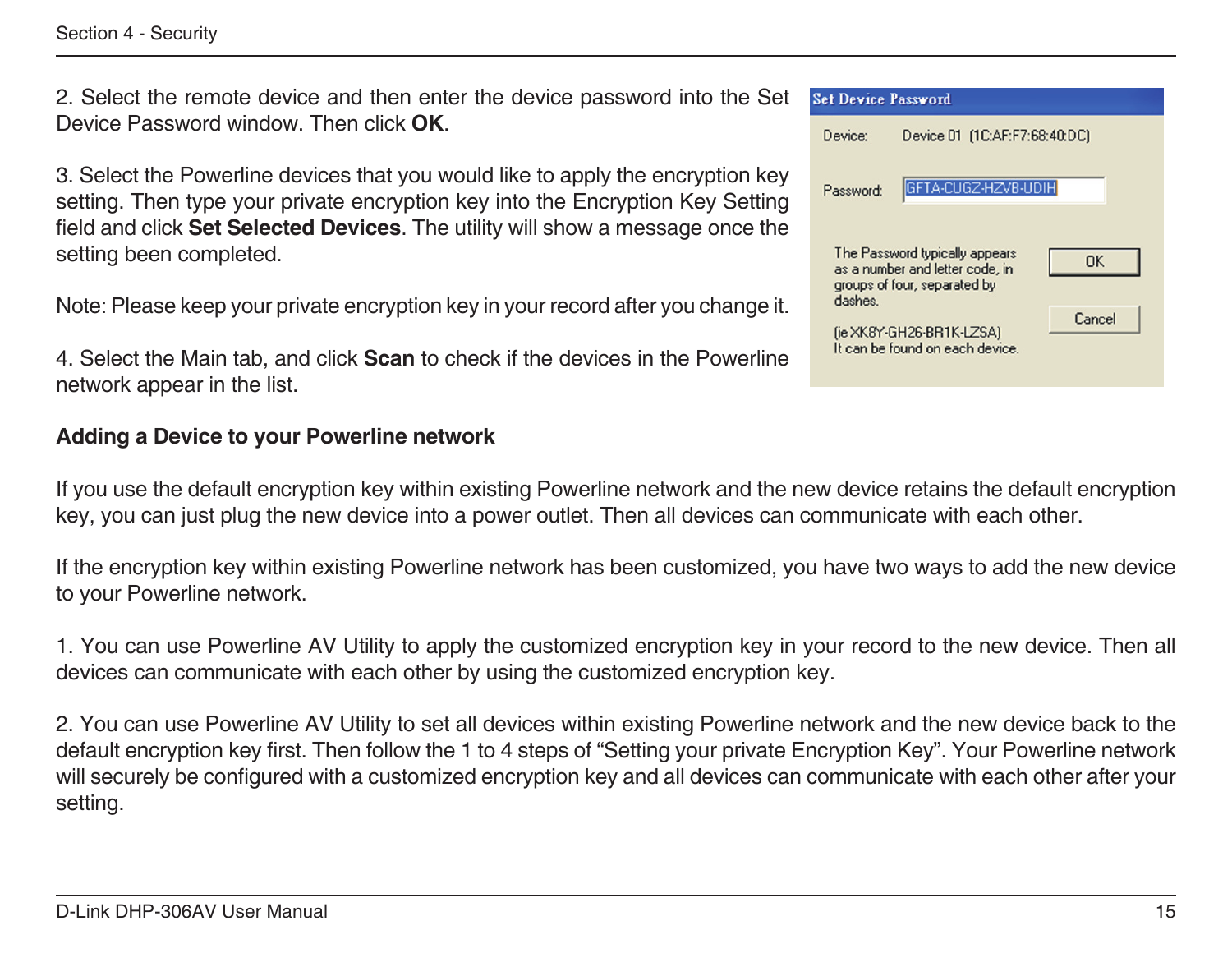# **Troubleshooting**

- <span id="page-15-0"></span>• **Powerline AV utility does not start correctly:** Reinstall the utility.
- **Powerline AV utility does not detect the PowerLine AV Network Adapter:**

Please make sure your Powerline AV Network Adapter is correctly plugged and connected to the computer or network device.

• **I can't configure any parameter of the PowerLine AV Network Adapter, an error is shown when I try to configure it:**

Please make sure you have not unplugged the PowerLine AV Network Adapter while configuring it.

• **I changed the connection cable to another Network adapter and now the utility does not work correctly:** Please restart the utility each time you disconnect the connection cable.

### **• I'm having a lot of problems configuring my network:**

If you are having many problems configuring the network with two or more PowerLine AV Network Adapter, please make a reset to all of the Network adapters and start configuring the adapters again.